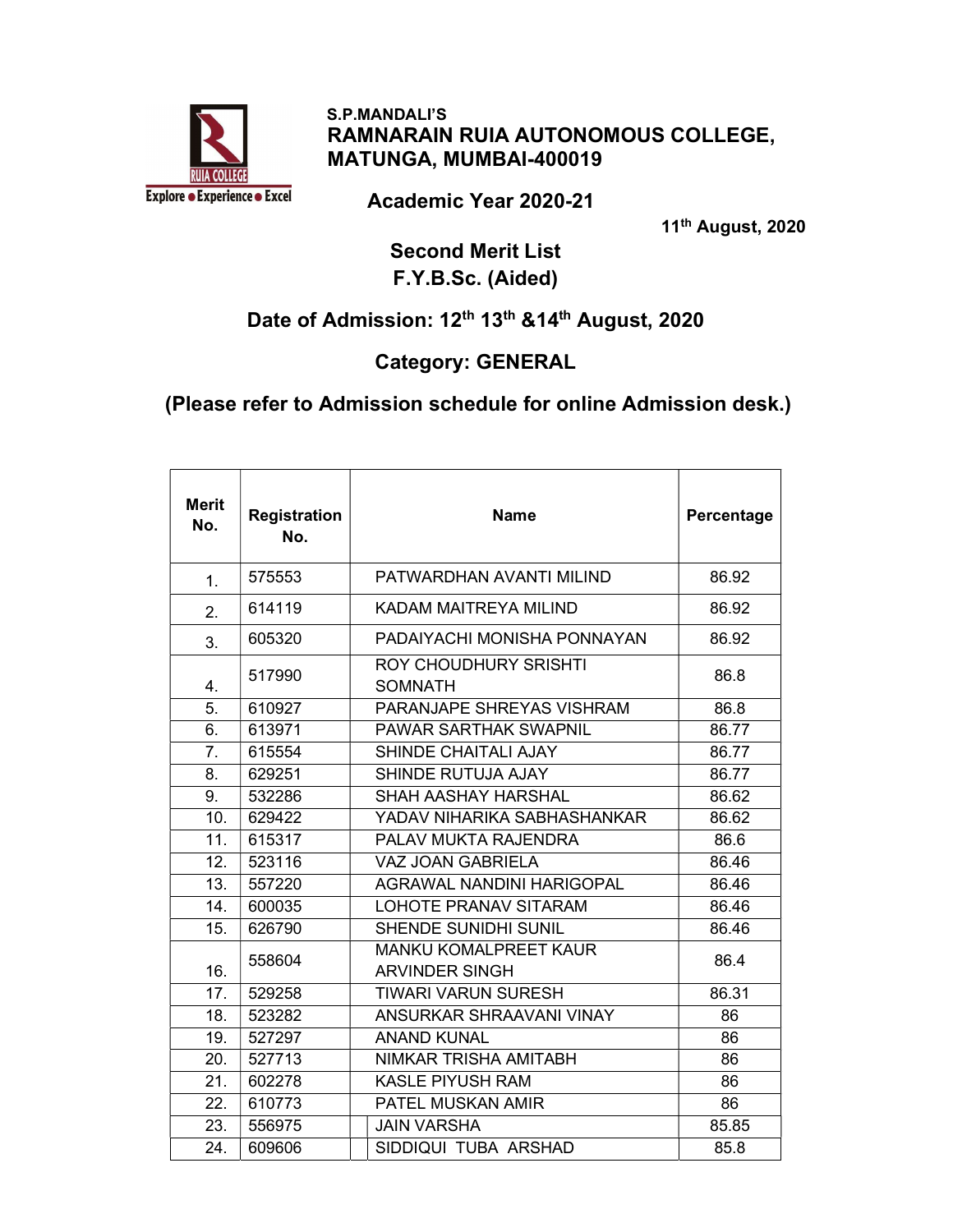| 25. | 541860 | <b>GAWADE SEJAL KHEMAJI</b>        | 85.69 |
|-----|--------|------------------------------------|-------|
| 26. | 567550 | <b>DIAS SAVIO DOMINIC</b>          | 85.69 |
| 27. | 580701 | <b>RAY SUDIPA</b>                  | 85.69 |
| 28. | 612424 | KODE IRA NEELESH                   | 85.69 |
| 29. | 629597 | PATWARDHAN NEHA GANESH             | 85.69 |
| 30. | 643982 | <b>RAY SUDIPA</b>                  | 85.69 |
| 31. | 648895 | PANDEY VAISHALI DHANANJAY          | 85.69 |
| 32. | 553438 | PANDEY VAISHALI DHANANJAY          | 85.69 |
| 33. | 533901 | PRABHU LAWANDE DEEP PARESH         | 85.67 |
| 34. | 515794 | ASANARE VAISHNAVI ANIRUDHA         | 85.6  |
| 35. | 521133 | KELKAR ARNAV AJAY                  | 85.6  |
| 36. | 525816 | NADAR DARSHINI VIVEKANAND          | 85.54 |
| 37. | 527292 | <b>BANERJEE SANJANA</b>            | 85.54 |
| 38. | 557264 | ALASKAR SHATAKSHI SATISH           | 85.54 |
| 39. | 569549 | <b>INGALE HARSHAD RAVINDRA</b>     | 85.54 |
| 40. | 646065 | WADHAVKAR HARSHIT ASHUTOSH         | 85.54 |
| 41. | 651674 | SHASTRI PRANAV SACHIN              | 85.54 |
| 42. | 529256 | SALKAR SHREYA NITIN                | 85.4  |
| 43. | 518264 | CHOUGULE SANDHYA DATTATRAY         | 85.38 |
| 44. | 541503 | KHER VARUN AMIT                    | 85.38 |
| 45. | 574067 | <b>BAINS ANUPREET KAUR</b>         | 85.38 |
| 46. | 615333 | <b>CHAVAN ANSHRUTA MAHESH</b>      | 85.38 |
| 47. | 627339 | HOTWANI RITIKA NARESH              | 85.38 |
| 48. | 513845 | KADAM DHIRAJ VINAY                 | 85.23 |
| 49. | 539889 | <b>SAGAR AYUSHI</b>                | 85.23 |
| 50. | 645301 | <b>BANERJEE DEBANGANA INDRANIL</b> | 85.23 |
| 51. | 625763 | KHAN MADIYA TASKEEN AMJAD          | 85.23 |
| 52. | 652892 | <b>VARGHESE BLESSY ANNA</b>        | 85.23 |
| 53. | 516404 | <b>GHOSH ISHIKA TAPOSH</b>         | 85.08 |
|     | 523444 | CHADARAM TARAKESHWAR G K           | 85.08 |
| 54. |        | <b>MURTY</b>                       |       |
| 55. | 554812 | <b>DSILVA LIRON</b>                | 85.08 |
| 56. | 555636 | <b>VANKUDRE NIHAR SUHAS</b>        | 85.08 |
| 57. | 558139 | <b>GADHAVE VEDANT NAVANATH</b>     | 85    |
| 58. | 585623 | ABREO SONIA THOMAS                 | 84.92 |
| 59. | 517002 | DESHPANDE VED SANDEEP              | 84.77 |
| 60. | 519706 | <b>SUNDARAM AMRUTA</b>             | 84.62 |
| 61. | 543120 | DAHIWELKAR SHIVANI SHIVKUMAR       | 84.62 |
| 62. | 547258 | <b>DANI ADITI PRASAD</b>           | 84.62 |
| 63. | 587422 | RANJAN RITIKA RAJEEV               | 84.62 |
| 64. | 618812 | SANAL ARYA                         | 84.6  |
| 65. | 619588 | SHARMA HRISHEKA RAJEEV             | 84.6  |
| 66. | 550364 | PARIKH SIDDHARTH BHADRESH          | 84.46 |
| 67. | 600107 | <b>BANG SHAILVI BENIGOPAL</b>      | 84.46 |
| 68. | 526700 | PILLAI GAURI VIKRAMADITYA          | 84.46 |
| 69. | 474389 | <b>NAIR SHREYA SANJEEV</b>         | 84.4  |
| 70. | 523748 | TAMBOLI ANANJAI NITIN              | 84.4  |
| 71. | 645058 | <b>GEORGE STEVE</b>                | 84.4  |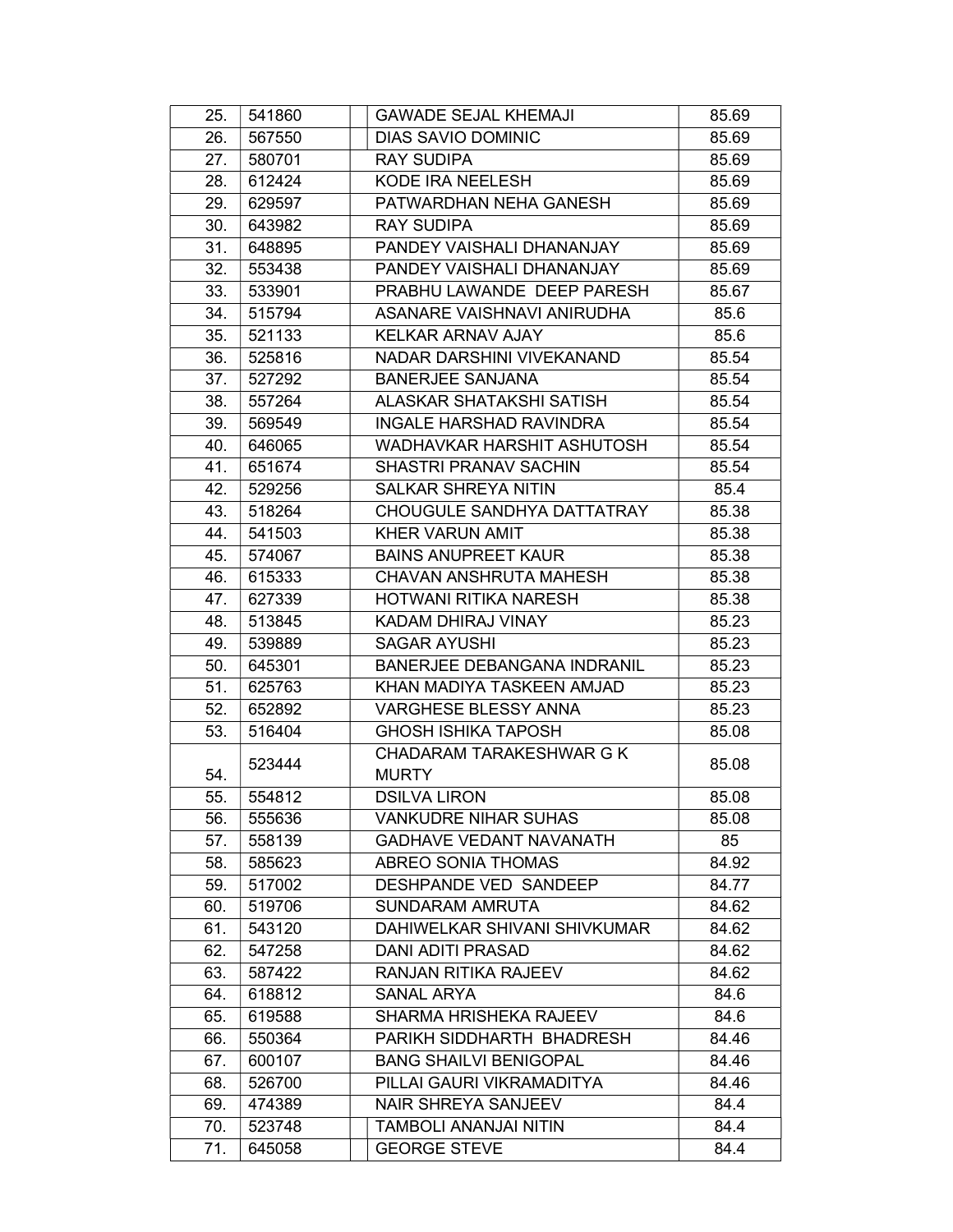| 72. | 515095 | YENARE VAIBHAV JAYSING          | 84.31 |
|-----|--------|---------------------------------|-------|
| 73. | 574775 | <b>MARATHE AABHA</b>            | 84.31 |
| 74. | 516711 | YENARE VAIBHAV JAYSING          | 84.31 |
| 75. | 547138 | WARANG SHARVARI DINKAR          | 84.15 |
| 76. | 561809 | RAJESHIRKE AAYUSHI SANTOSH      | 84.15 |
| 77. | 614271 | MONIS JASMITHA JERALD           | 84.15 |
| 78. | 622691 | RAJESHIRKE AAYUSHI              | 84.15 |
| 79. | 639653 | <b>CHELARI RONAK SURESH</b>     | 84.15 |
| 80. | 520143 | CHAUHAN SANCHIT RAJVIR          | 84    |
| 81. | 530329 | <b>JADHAV MAYURESH VILAS</b>    | 84    |
| 82. | 551294 | KULKARNI ASMITA VIJAY           | 84    |
| 83. | 615160 | <b>BUNAGE BHARGAVI RAJENDRA</b> | 84    |
| 84. | 629940 | KUMAR DIVYA                     | 84    |
|     |        |                                 |       |

## Category : SC

| <b>Merit</b><br>No. | <b>Registration</b><br>No. | <b>Name</b>                    | Percentage |
|---------------------|----------------------------|--------------------------------|------------|
| 1.                  | 602240                     | <b>ZALTE VRUSHALI SHARAD</b>   | 62.92      |
| 2.                  | 606986                     | SONAWANE SHRAWANI VIJAY        | 62.92      |
| 3.                  | 623286                     | KADAM SEJAL UDAY               | 62.92      |
| 4.                  | 625275                     | <b>MALVE OJASWI NARENDRA</b>   | 62.77      |
| 5.                  | 534359                     | <b>SALVE ANURAG SUNIL</b>      | 62.62      |
| 6.                  | 633006                     | ABHANG AKSHADA VIJAY           | 62.62      |
| 7.                  | 594068                     | <b>SALVE ANURAG SUNIL</b>      | 62.62      |
| 8.                  | 516650                     | <b>HADKAR SMRITI SUNIL</b>     | 62.46      |
| 9.                  | 564199                     | AHARWAR VANSHIKA RAJESH        | 62.15      |
| 10.                 | 626587                     | <b>KAMBLE SMRITI NARAYAN</b>   | 61.54      |
| 11.                 | 547242                     | <b>MIRKE RAMANI RAMAKANT</b>   | 61.38      |
| 12.                 | 623526                     | <b>KAMBLE SAMRUDDHI PRAVIN</b> | 61.08      |
| 13.                 | 572445                     | PAWAR SHIVANI GHANSHYAM        | 60.92      |
| 14.                 | 595250                     | KOKNE SAKSHI GAUTAM            | 60.92      |
| 15.                 | 615438                     | <b>SHIRSAT YASH ARUN</b>       | 60.46      |
| 16.                 | 602582                     | KALSULKAR AAKANSHA SUDHIR      | 60.15      |
| 17.                 | 514843                     | ADATE TEJSWINI ANKUSH          | 60         |
| 18.                 | 554188                     | SONAWANE ADITI ARUN            | 60         |
| 19.                 | 519899                     | <b>KARNADE ABHISHEK GOVIND</b> | 59.69      |
| 20.                 | 590676                     | <b>MAKARE ISHA NITIN</b>       | 59.23      |
| 21.                 | 609760                     | <b>BHOSLE HARSHAL DHIRAJ</b>   | 59.23      |
| 22.                 | 537758                     | SONAWANE PIYUSH ANIL           | 58.92      |
| 23.                 | 643370                     | KAMBLE SNEHA BHASKAR           | 58.92      |
| 24.                 | 529966                     | EDVANKAR SHRIYA DEVENDRA       | 58.46      |
| 25.                 | 577681                     | SONAWANE SUDDIKSHA PRAMOD      | 58.46      |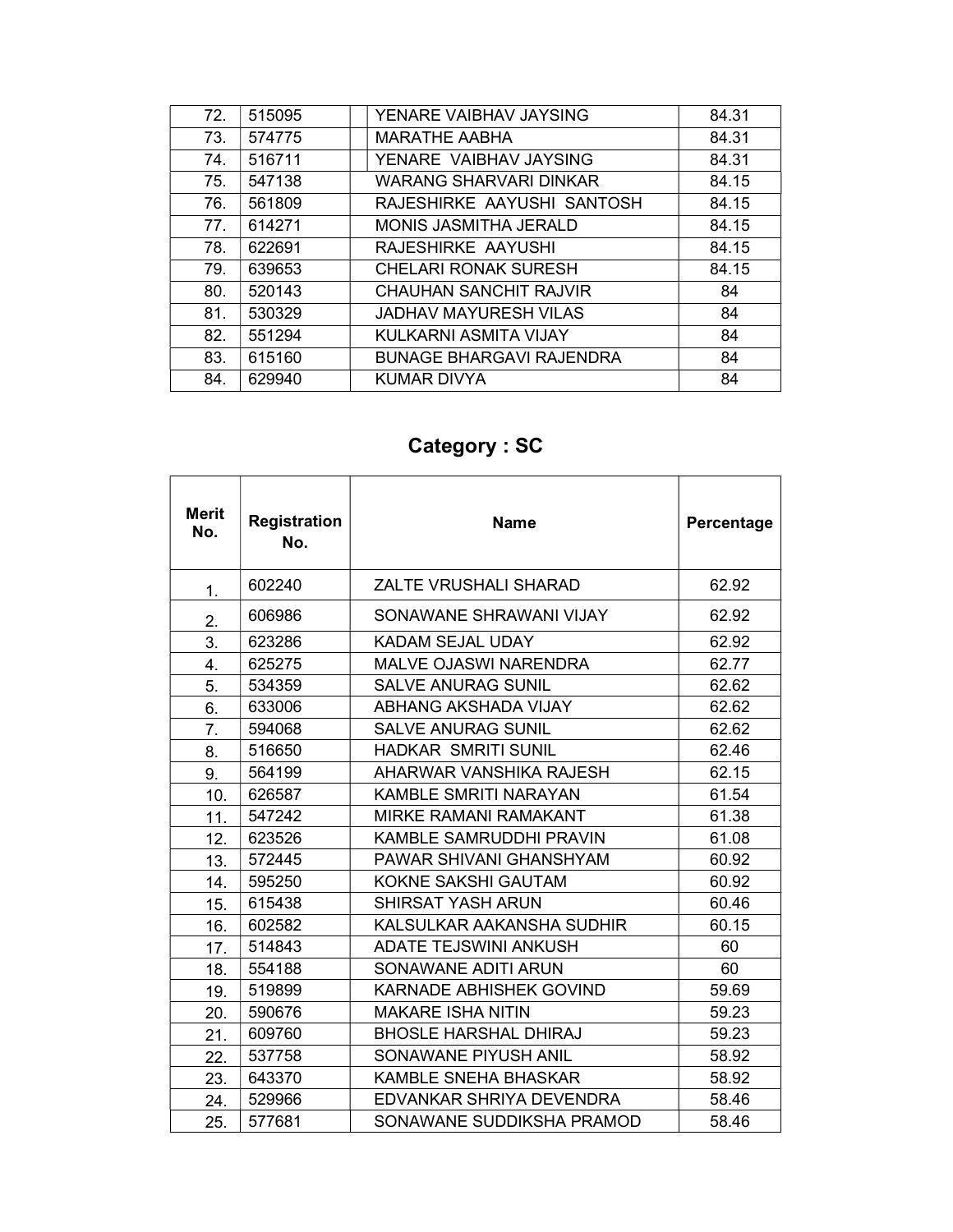## Category : NT-B

| <b>Merit</b><br>No. | <b>Registration</b><br>No. | <b>Name</b>                   | Percentage |
|---------------------|----------------------------|-------------------------------|------------|
|                     | 509601                     | KHEDEKAR KUMUDINI SUBHASH     | 64.92      |
| 2                   | 533673                     | <b>GOSAVI AYURSHA PRAKASH</b> | 61.08      |
| 3                   | 580100                     | KOKARE SHREYA SATISH          | 58.92      |
|                     | 551600                     | NAVGAN PRACHI JOTIRAM         | 52.15      |

## Category : NT-D

| <b>Merit</b><br>No. | Registration<br>No. | <b>Name</b>                     | Percentage |
|---------------------|---------------------|---------------------------------|------------|
|                     | 629296              | SANGALE RUSHIKESH BHAUSAHEB     | 52.77      |
| ົ                   | 564945              | <b>FUNDE JINANKOOR SUDHAKAR</b> | 51.54      |

## Category : OBC

| Merit<br>No.     | <b>Registration</b><br>No. | <b>Name</b>                   | Percentage |
|------------------|----------------------------|-------------------------------|------------|
| 1 <sub>1</sub>   | 530690                     | MAYEKAR SEETA BHASKAR         | 77.23      |
| 2.               | 585578                     | HALDANKAR SANIKA SANTOSH      | 77.23      |
| 3.               | 553735                     | CHANDIWADE TUSHAR YASHWANT    | 76.62      |
| 4.               | 534088                     | <b>BHUJBAL SONIYA SAVTA</b>   | 76.6       |
| 5.               | 606482                     | <b>PATIL PRERNA GANESH</b>    | 76.46      |
| 6.               | 628650                     | <b>GAUD OMRAJ PRITHVERAJ</b>  | 76.4       |
| $\overline{7}$ . | 626362                     | <b>MALVADE KOMAL GURUDATT</b> | 76.31      |
| 8.               | 626650                     | THAKUR SHARANYA SANJAY        | 76.31      |
| 9.               | 530883                     | <b>BHOJANE RUCHA JOTIRAM</b>  | 75.38      |
| 10               | 530347                     | SAMEL ADITI ANIL              | 75.23      |
| 11               | 577624                     | <b>GANGURDE OMKAR SHYAM</b>   | 75.23      |
| 12 <sub>1</sub>  | 614570                     | SHINDE RUTUJA UTTAM           | 75.08      |